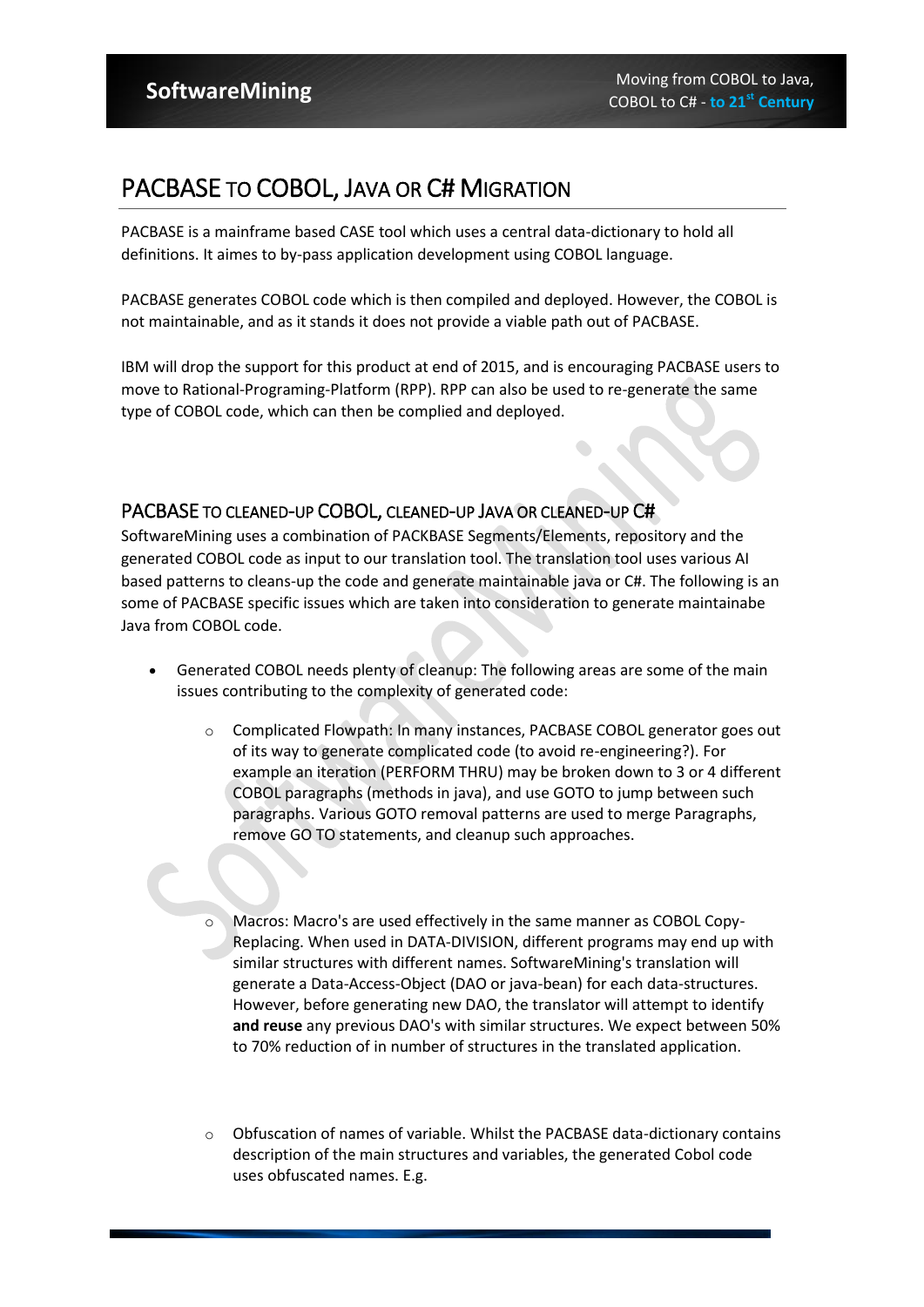MOVE WS-XXX to AXYZ

Where AXYZ may be defined in data-dictionary as *Employee Identification Number*. These desciptions are used by SoftwareMining translator to generate a more legible code. For example, the translator can replace references to variable AXYZ with *client.EmployeeIdentificationNumber* (derived from PACBASE SEGMENT information). Furthermore, the translator can work backwards to provide more legible names for variables directly associated with variables with better descritpions! For example, WS-XXX is also regenerated as : ws.EmployeeIdentificationNumber This approach will result in generation of following "maintainable" code:

COBOL:

MOVE WS-EMPLOYEE-IDENTIFICATION-NUMBER to EMPLOYEE-IDENTIFICATION-NUMBER

Java:

client.setEmployeeIdentificationNumber(ws.getEmployeeIdentificat ionNumber());

 $C#$ :

client.EmployeeIdentificationNumber = ws.EmployeeIdentificationNumber;

 (For Java / C# migration only) Some PACBASE applications use transaction servers such as CICS or IMS.

CICS and IMS have their own inherent complexities. For example, in CICS to set Focus on a field, the programmer would have had to assign a value of -1 to a BMS/length attribute: e.g.

MOVE -1 to NAMEL

SoftwareMining's translation uses a semantic translation of such statements to generate:

```
screen.setFocus("NAME");
```
Such approaches significantly improve legibility and maintainabilitu of the target Java or C# applications.